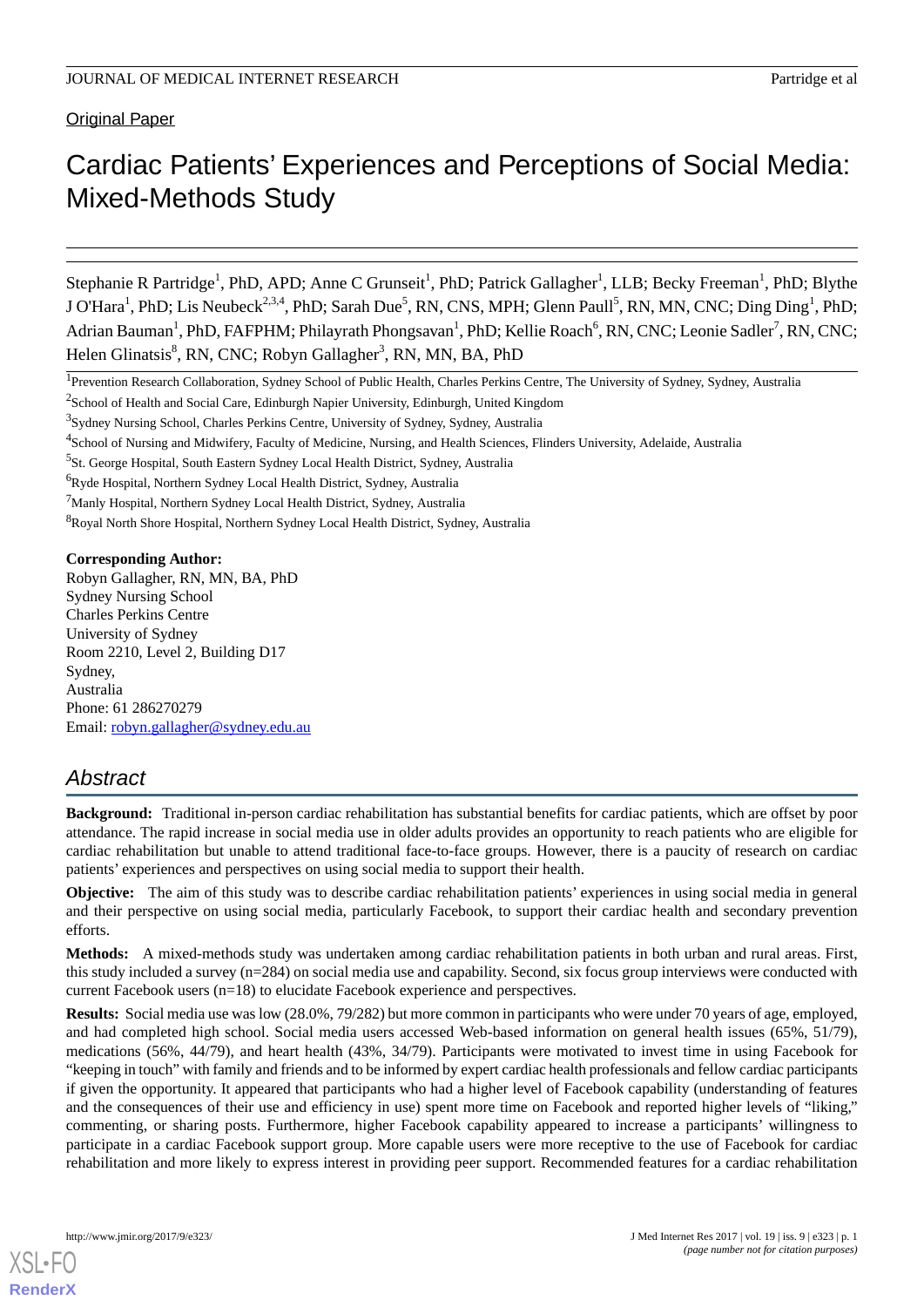Facebook group included a closed group, expert cardiac professional involvement, provision of cardiac health information, and ensuring trustworthiness of the group.

**Conclusions:** Cardiac health professionals have an opportunity to capitalize on cardiac patients' motivations and social media, mostly Facebook, as well as the capability for supporting cardiac rehabilitation and secondary prevention. Participants' favored purposeful time spent on Facebook and their cardiac health provides such a purpose for a Facebook intervention. The study results will inform the development of a Facebook intervention for secondary prevention of cardiovascular disease.

#### *(J Med Internet Res 2017;19(9):e323)* doi:  $10.2196/$ jmir.8081

#### **KEYWORDS**

cardiovascular disease; cardiac rehabilitation; qualitative research; secondary prevention; social media

## *Introduction*

Coronary heart disease (CHD) is a leading cause of death worldwide [\[1](#page-9-0)]. A sizeable proportion of the burden of CHD is avoidable by targeting modifiable risk factors [\[2](#page-9-1)] such as tobacco use, high blood pressure, physical inactivity, poor diet, high body mass, and alcohol use [\[2](#page-9-1)]. Furthermore, attendance at group-based cardiac rehabilitation programs improves risk factors and subsequently reduces recurrent events [[3\]](#page-9-2). Despite the benefits of cardiac rehabilitation, a vast majority of eligible patients, particularly those aged over 65 years, do not attend in-person services [[4,](#page-9-3)[5](#page-9-4)] because of geographical barriers, misconceptions, scheduling of programs, and conflicting demands [[6](#page-9-5)[,7](#page-9-6)].

Rapid growth in the use of the Internet and mobile phones, including smartphones, has emerged as a potential solution to improve access to cardiac rehabilitation. In 2016, 87% and 68% of adult populations from countries with advanced economies reported using the Internet and owning a smartphone, respectively [[8\]](#page-10-0). These rates are even higher among the Australian adult population, with 93% using the Internet and 77% owning a smartphone [[8\]](#page-10-0). Even among adults aged 65 years or older, the use of mobile phones and social media are becoming deeply embedded in everyday life [[9\]](#page-10-1). Pervasive adoption of technology offers alternative opportunities for researchers and clinicians to engage with this hard-to-reach cardiac population [\[4](#page-9-3),[5\]](#page-9-4) and establish services to meet the needs of future generations.

Platforms, such as Facebook, which enable social interactions through user-generated content, are collectively known as social media [\[10](#page-10-2)]. Social media usage among adults aged over 65 years has more than tripled from 2010 to 2015, from 11% to 35% in the United States [[11\]](#page-10-3). Similarly, in Australia (2012-13), among the 46% of adults aged over 65 years who use the Internet, social media use is one of the four top Web-based activities [\[12](#page-10-4)]. As social influences are a primary factor in the adoption of health behaviors [\[13](#page-10-5),[14\]](#page-10-6) and a core component of cardiac rehabilitation [\[15](#page-10-7)], adapting social support elements from cardiac rehabilitation programs for adjunct delivery via social media platforms is a logical progression to ensure flexible delivery and to maximize program reach [\[16](#page-10-8)].

The most commonly used platform for adults aged over 65 years in Australia [[17\]](#page-10-9) and the United States [\[9](#page-10-1)] is Facebook. As a result of the increase in Facebook popularity among this population, social support elements for electronic health

 $XS$ -FO **[RenderX](http://www.renderx.com/)** (eHealth) or mobile health (mHealth) cardiac rehabilitation programs are often integrated into investigator-designed platforms as an adjunct to a multicomponent program [\[18](#page-10-10),[19\]](#page-10-11). However, these programs often do not detail the social media component or the role of user experience in their development. Understanding the user experience of Facebook and the potential to use this platform to achieve behavior change is essential to ensure the effectiveness of any program developed [[20,](#page-10-12)[21](#page-10-13)]. To date, however, there is only limited research on patient acceptance of existing social media platforms, such as Facebook, as a potential delivery modality for cardiac rehabilitation.

This study aims to describe cardiac rehabilitation patients'social media use; and among current users, their experience and perspectives on using Facebook to support their cardiac health through secondary prevention.

## *Methods*

#### **Design and Participants**

This is a two phase mixed-methods study. Phase 1 comprised a survey of technology use in participants eligible for or currently attending cardiac rehabilitation. This survey was a component of a larger study (n=282) that screened cardiac patients regarding many aspects of their overall health technology use. Phase 2 comprised a series of focus groups with cardiac rehabilitation participants who were current Facebook users to elucidate their Facebook experience and the potential for using Facebook for the delivery and support of cardiac rehabilitation.

Phase 1 participants were cardiac patients recruited from cardiac hospital wards as inpatients or outpatients attending cardiac rehabilitation programs in New South Wales (NSW) at two metropolitan (7 hospitals) and three rural health districts (3 hospitals). Participants were candidates for the survey if they were eligible to be referred to cardiac rehabilitation and spoke and understood sufficient English for consent and questionnaire processes. Participants were excluded if they had a neurocognitive disorder or a major visual deficit.

Phase 2 participants were cardiac patients recruited from cardiac rehabilitation programs at one metropolitan and one rural hospital used in phase 1. Participants were eligible for this phase of the study, if in addition to the inclusion criteria for phase 1, they were currently using Facebook.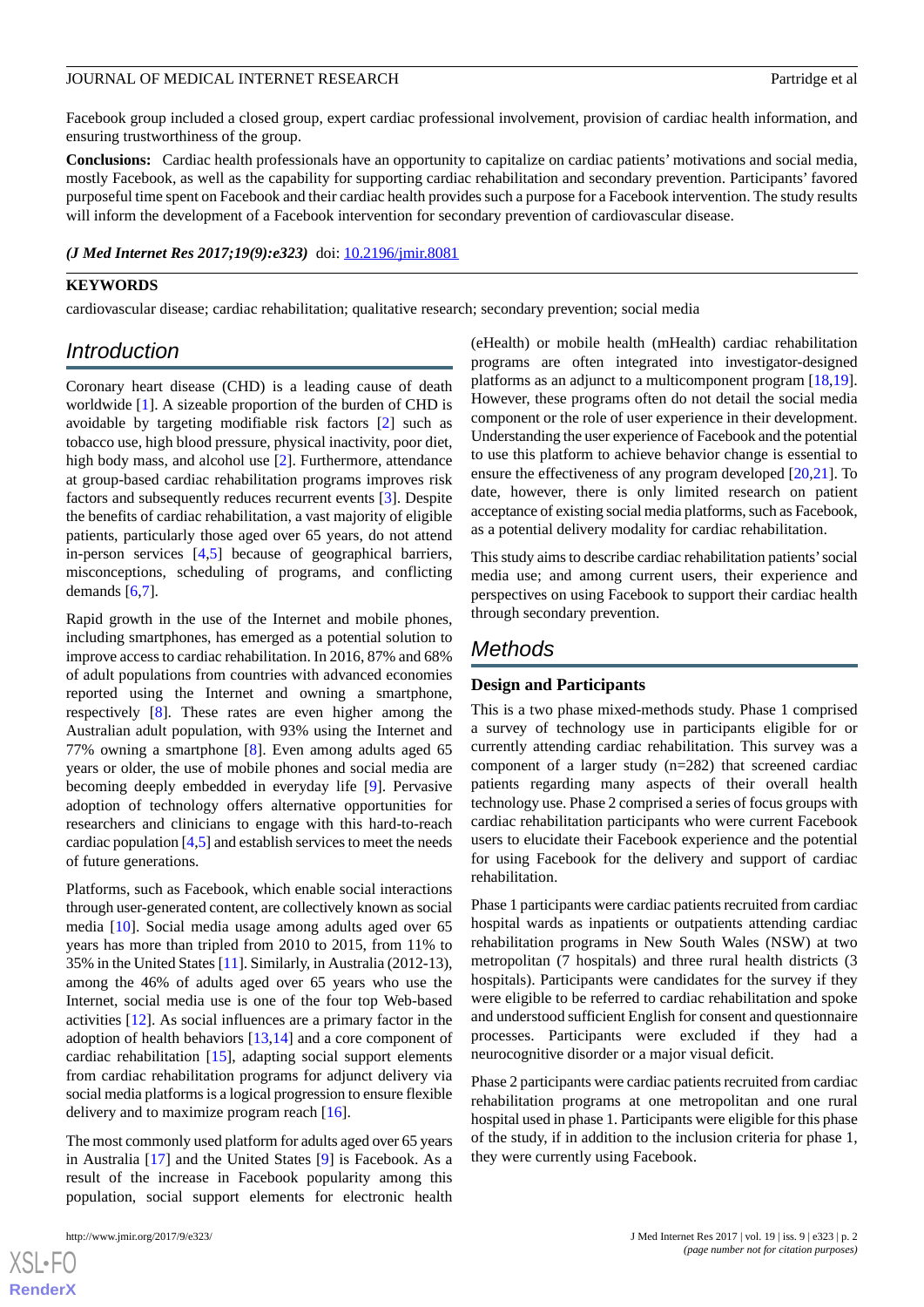#### **Ethical Considerations**

The studies were approved by Northern Sydney Local Health District Human Research Ethics Committee in March 2016 (HREC ref: LNR/15/HAWKE/450), and all patients gave written informed consent before participation.

## **Data Collection**

During phase 1, technology acceptance was assessed using a 20-item survey combining components of questionnaires developed by Edwards et al [\[22\]](#page-10-14) and Illiger et al [\[23](#page-10-15)]. Questions included access to mobile technology, current usage patterns including features used, and confidence and interest in usage for health. Sociodemographic and clinical data were collected using a checklist developed for a previous study by the team [[24\]](#page-10-16). This questionnaire was pilot-tested on 15 cardiac rehabilitation patients and modified to improve accuracy and specificity. Data collection for phase 1 took place from March to November 2016. This study reports only a subset of the data relating specifically to social media use in general.

During phase 2, the details of participants'Facebook experiences were collected using focus group interviews (n=6). The focus groups were aimed at understanding participants' Facebook experience, engagement, and confidence to identify factors associated with Facebook acceptance and to examine the potential for Facebook platforms to support their cardiac health and for secondary prevention options. A semistructured interview guide was used to elicit responses so that the question type and topics could vary according to participants' answers, and issues raised by previous groups could be added. Each of the focus groups began with introductions and an outline of processes and aims from the facilitator (SRP). Thereafter, participants were encouraged to express their opinions and were provided with sufficient time to do so. Participants were also asked to complete a short questionnaire that included sociodemographic and clinical characteristics, as well as questions on access to a broad range of social media platforms, current usage patterns, and confidence and interest in using social media for health purposes. An additional researcher (PG or SD) was present throughout the interview to assist with organization and audio-recording and to write field notes. The focus group recordings were transcribed verbatim for analysis.

#### **Data Sources, Analysis, and Statistics**

The survey data from phase 1 were analyzed using Statistical Package for the Social Sciences (SPSS) Statistics Version 22 (SPSS Inc). Descriptive statistics were used for continuous measures, including counts and percentages for participant demographic characteristics and technology use. Comparisons of demographic characteristics and technology use of non–social media users and social media users were conducted using chi-square tests.

The deidentified focus group transcripts were entered into NVivo version 10 software program (QSR International Pty Ltd). All focus groups were coded (SRP), allowing for data immersion and obtaining an overall sense of the data. An open coding approach was adopted, forming a general description of the research topic through generating codes and recurrent themes as they emerged. Discussion with additional researchers (AG

 $XS$ -FO **[RenderX](http://www.renderx.com/)** and RG) familiar with the data finalized and confirmed emerging themes. Verbatim quotes illustrative of the themes and subthemes had been extracted. During this process of analyses, it became apparent that the participants'preferences for features of a Facebook group suitable for cardiac rehabilitation attendees were being revealed. Therefore, a secondary analysis of the transcripts and field notes was undertaken to identify these aspects and preferences for current and future Facebook groups by one researcher (PG). Indications (both positive and negative) of the strength of preference for different aspects of social media groups were assessed in transcripts and field notes and independently assessed by another researcher (RG). The aspects and the associated negative and positive strengths of preference were discussed between 3 researchers (PG, SRP, and RG) until consensus was reached. Symbols are used to indicate the overall strength of preference, with "---" indicating the features considered to be least desirable and " $++$ " indicating those features considered most desirable.

## *Results*

## **Phase 1: Technology Survey**

## *Participant Profile*

Survey results indicated that 28% (79/282) of the cardiac rehabilitation participants in the sample used social media regularly [\(Table 1](#page-3-0)). In comparison with nonusers, social media users were younger; more than half (38/75; 51%) of social media users were aged  $\leq 59$  years compared with 17% (33/202) of nonusers. A higher proportion of social media users compared with non–social media users were in full-time employment (47% [37/79] vs 23% [47/203], *P*<.001), had a secondary education qualification or higher (76% [60/79] vs 58% [118/203], *P*=.04), and regularly used smartphones (90% [71/79] vs 53% [108/203], *P*<.001) and tablets (64% [50/79] vs 34% [68/203], *P*<.001). Almost two-thirds of social media users compared with one-third of non–social media users were accessing information on health conditions (*P*<.001). Social media users compared with non–social media users were significantly more likely to use technology to access information on medications, heart conditions, heart treatments, and lifestyle changes. Additionally, 30% (24/79) of social media users compared with 12% (24/203) of nonusers were willing to communicate with health professionals using technology (*P*<.001). There was no statistically significant difference between social media users and nonusers with their willingness to use technology to communicate with other cardiac participants (8% [6/79] vs 4% [8/203], *P*=.17).

#### **Phase 2: Focus Groups**

#### *Participants' Profile*

Of the 20 participants invited to participate in the focus groups, 18 took part (72% urban). Focus group participants had a mean age of 63 years (standard deviation [SD] 12; range: 38-79 years). The majority were males (13/18), had some form of tertiary education (15/18; mean years of education=14.4, SD=2.7), and were white (13/18). The 5 non-white participants were of Indian, European, Aboriginal, or Pacific Islander descent. The majority of the participants were working part-time (4/18) or were retired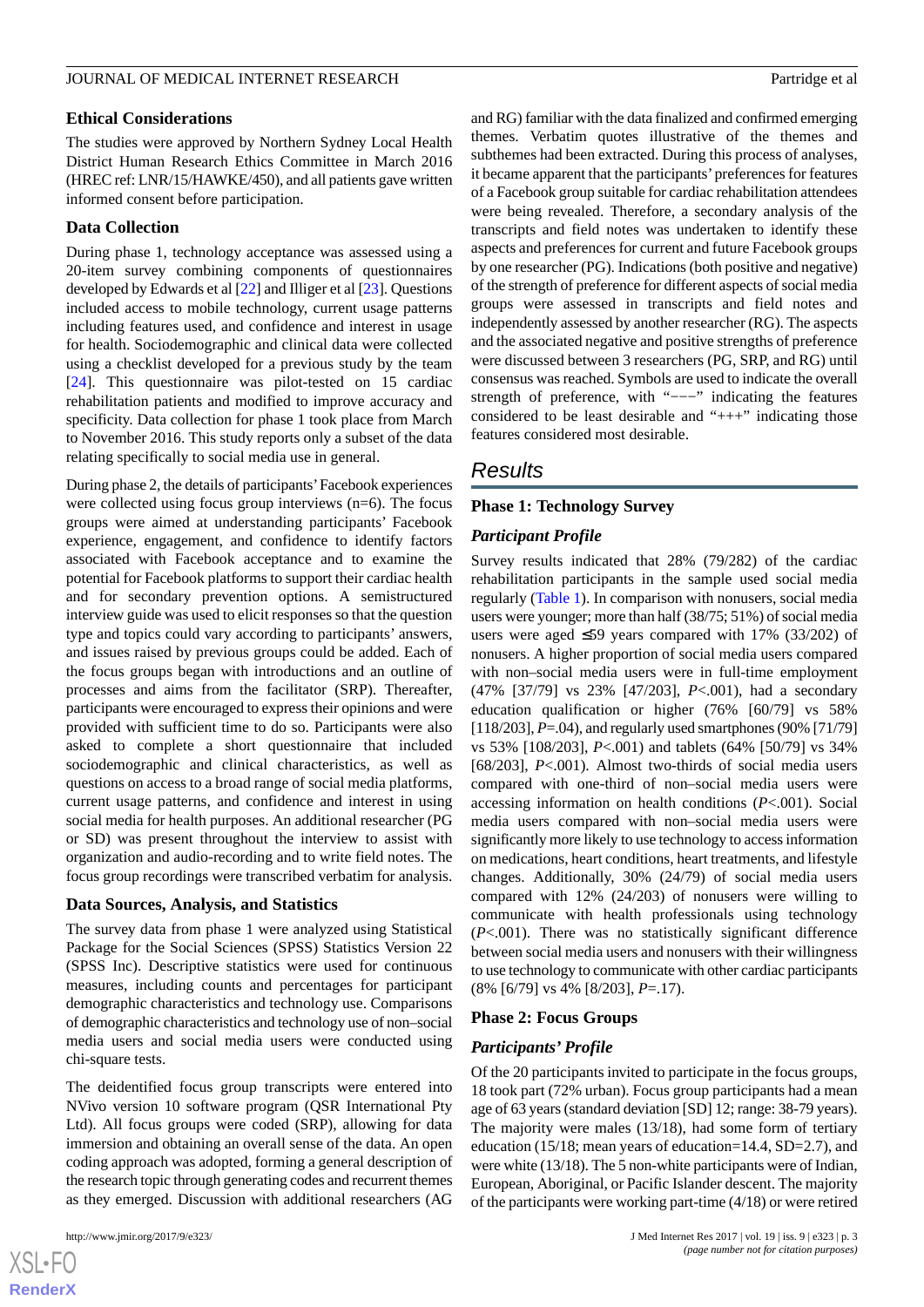## JOURNAL OF MEDICAL INTERNET RESEARCH Partridge et al

(9/18) and were living with a partner (12/18). Among this group, one-third each had been admitted for myocardial infarctions (6/18), or percutaneous coronary interventions (6/18), or

coronary artery bypass grafting or valve replacement surgery (5/18).

<span id="page-3-0"></span>

| Table 1. Phase 1 survey: demographics and technology use by cardiac rehabilitation participants compared for social medial use (N=282). |  |  |  |
|-----------------------------------------------------------------------------------------------------------------------------------------|--|--|--|
|-----------------------------------------------------------------------------------------------------------------------------------------|--|--|--|

| Demographics and technology use | Non-social media users (N=203)<br>n(%) | Social media users (N=79)<br>$n$ (%) | $P$ value |  |
|---------------------------------|----------------------------------------|--------------------------------------|-----------|--|
| Demographic characteristics     |                                        |                                      |           |  |
| Age in years $a$ , n $(%)$      |                                        |                                      |           |  |
| 49 or younger                   | 6(3.0)                                 | 11(14)                               | < 0.001   |  |
| 50-59                           | 27(13.4)                               | 27(36)                               |           |  |
| 60-69                           | 70 (34.7)                              | 22(29)                               |           |  |
| 70-79                           | 73 (36.1)                              | 11(14)                               |           |  |
| 80 or older                     | 26(12.9)                               | 4(5)                                 |           |  |
| Gender, n (%)                   |                                        |                                      |           |  |
| Female                          | 57(28.1)                               | 21(27)                               | .80       |  |
| Language spoken at home, n (%)  |                                        |                                      |           |  |
| English                         | 185 (91.1)                             | 73 (92)                              | .55       |  |
| Education level, n (%)          |                                        |                                      |           |  |
| $\geq$ year 12 <sup>b</sup>     | 118 (58.1)                             | 60(76)                               | .004      |  |
| Location, n (%)                 |                                        |                                      |           |  |
| Metropolitan                    | 144 (70.9)                             | 69 (87)                              | .18       |  |
| Employed, n (%)                 |                                        |                                      |           |  |
| Full-time or part-time          | 47 (23.2)                              | 37(47)                               | < .001    |  |
| <b>Technology</b> use           |                                        |                                      |           |  |
| Device, n (%)                   |                                        |                                      |           |  |
| Tablet or iPad                  | 68 (33.5)                              | 50(63)                               | < 0.001   |  |
| Smartphone                      | 108 (53.2)                             | 71 (90)                              | < 0.001   |  |
| Accessing information, n (%)    |                                        |                                      |           |  |
| Health conditions               | 66 (32.5)                              | 51 (65)                              | < .001    |  |
| Medications                     | 54(26.6)                               | 44 (56)                              | < 0.001   |  |
| Heart condition                 | 36(17.7)                               | 34(43)                               | < 0.001   |  |
| Heart treatment                 | 32(15.8)                               | 29(37)                               | < 0.001   |  |
| Lifestyle changes               | 34(16.7)                               | 30(38)                               | < 0.001   |  |
| Communication, n (%)            |                                        |                                      |           |  |
| Health professionals            | 24(11.8)                               | 24(30)                               | < .001    |  |
| Other cardiac patients          | 8(3.9)                                 | 6(8)                                 | .17       |  |

<sup>a</sup>One non–social media user did not report age, and 4 social media users did not report age.

<sup>b</sup>Secondary education or higher.

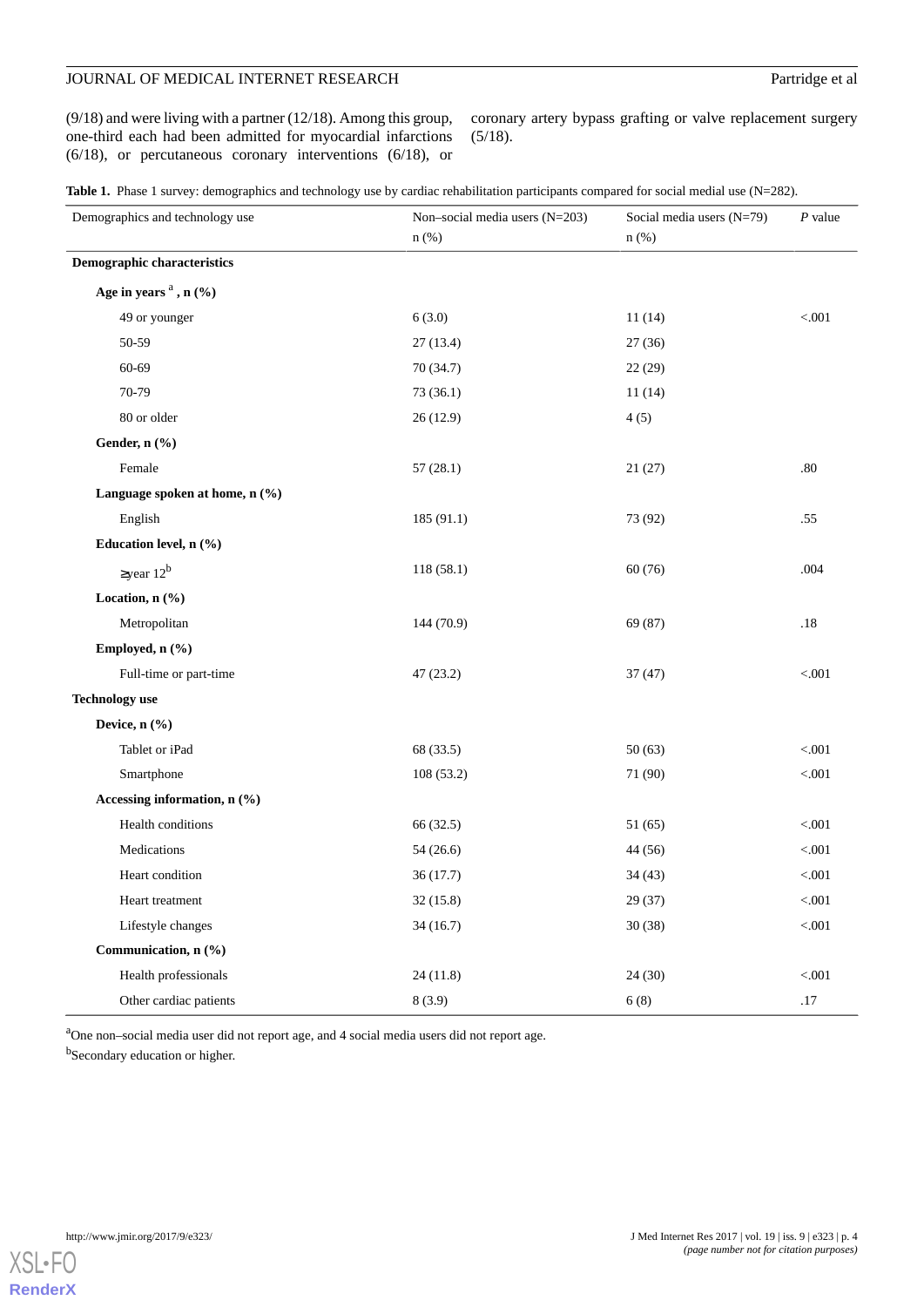<span id="page-4-0"></span>**Figure 1.** Social media use themes for cardiac rehabilitation patients.



The short questionnaire completed by participants before the start of the focus group found that the most commonly used social media site was Facebook (16/18), followed by Instagram  $(7/18)$ , LinkedIn  $(5/18)$ , and Twitter  $(5/18)$ . The average number of social media sites per participants used was three (range: 1-5). The majority were multidevice users, with 15 of 18 using a computer or laptop, tablet, and a smartphone. Most participants accessed social media sites on their smartphone (13/18) and in combination with one other device—their computer or laptop (11/18) or their tablet (13/18).

## *Focus Group Themes*

Participant discussion of their current Facebook use appeared to involve the interaction of three components, namely, motivation, opportunity, and apparent capability [\(Figure 1](#page-4-0)). As a result, the participants who were most likely to use Facebook demonstrated high levels of all three key attributes portrayed in [Figure 1,](#page-4-0) that is, those most likely to use Facebook were also the most motivated, the most capable, and identified the most benefits from the potential opportunities Facebook provides. Participants were motivated to keep in touch with known family and friends, and they recognized that Facebook provided an opportunity for such social interactions. Participants' use of Facebook strongly related to their apparent capability to use Facebook and their perceived benefits of social media use. For example, those perceiving fewer benefits of Facebook appeared or judged themselves to have lower Facebook capability and less motivation to use Facebook to keep in touch (ie, used other forms of communication). If given the opportunity to use a cardiac Facebook group, participants indicated they were motivated to do so to keep informed by expert health professionals, but again their willingness to participate was influenced by their Facebook capability.

## *Motivation*

Participants described their main motivation for using Facebook generally was to "keep in touch" with family and friends, being informed, and informing each other of current life events. Facebook provided support for existing relationships as opposed to developing new relationships. For example:

*I use it to keep in touch with friends, and groups, and uh, it's very good for keeping touch with family that are living out interstate...It's good. It helps you to keep in touch with people, finding out what they all know and what they're doing.* [Male, 69, focus group 1]

*The thing I like the most is it keeps me in contact, it lets me see what other people are doing which I normally wouldn't do. Like, I've got lots of extended family and cousins and different things and so they'll put things on about their kids or somebody's gone on holidays and all that and I think that's good because we're all so busy nobody has time to make phone calls these days.* [Female, 59, focus group 2]

A secondary motivation for Facebook use described by younger participants as well as those who were older but "early adopters" was that it helped to fill in spare time. One of the participants stated:

*The beauty of the phone is you can, you know, if you're waiting for a train or waiting for anything you can entertain yourself as much or as little as you like.* [Male, 69, focus group 1]

However, the motivation to keep in touch with family and friends seemed to be the most powerful, influencing their development of skills to engage and the way they engaged with Facebook.

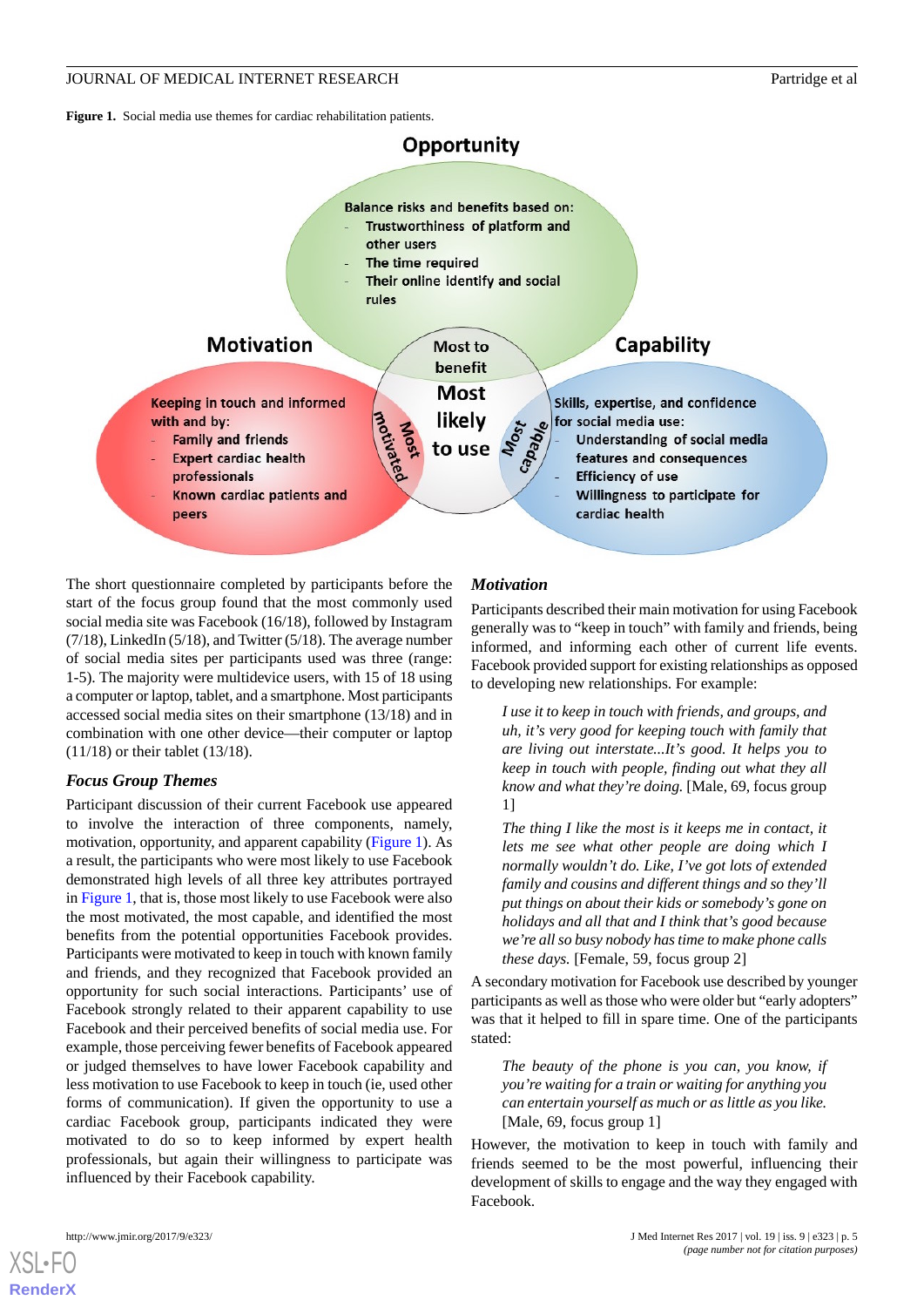## *Opportunity*

From the focus groups, it appeared that participants harness the opportunity Facebook provided to keep in touch with family and friends in different ways and carefully balanced risks and benefits in an ongoing way. For instance, participants weighed the opportunity to keep informed of family events against the risk (as they perceive it) of excessive advertisements. Similarly, the balance of the opportunity to engage in a conversation with family and friends was weighed against the time required to filter and make posts and the risk of generating unwelcome responses. Additionally, participants weighed up these stated benefits with the time required to develop and define their online identity and to understand the rules of social engagement on Facebook.

Most participants mentioned that their use of Facebook involved observing and sharing personal photos, "liking" photos or updates of family and friends, and communicating through private messaging features but seldom communicated through groups, as stated below:

*I mostly browse but if it's something that I really want to see, like I've got friends that live overseas and things like that and they'll post cute photos of their kids and stuff, I definitely will like that and read it or something. Yeah, it's a way of letting people know that you know what's happening.* [Female, 59, focus group 2]

*I use Facebook a lot and Facebook Messenger, which I like because it's a private conversation and you don't have all the other things that you have to scroll through.* [Female, 79, focus group 1]

Participants had varying levels of trust of both the Facebook platform and of other users. Trust was informed by other, non-Facebook (eg, email and Internet banking) Web-based experiences removed from Facebook platforms and impacted the way participants navigated and used the platform. Frequent, confident Facebook users reported developing strategies to deal with trust issues while still using the platform, which is echoed by the following:

*...even though I'm on Facebook and Wi-Fi a lot, every single day, I would not share anything that I consider to be personal, private, financial, medical information through that media and never have. Because you can't guarantee that it's secure...but I've got to be very very sure that I'm using something that has a secure transaction.* [Female, 58, focus group 3]

*I take it with a grain of salt. Facebook is one of those mediums where people can write whatever they want, there's no factual evidence that supports what their saying, it's just their opinion and I take it as that, as their opinion I never take it as complete fact.* [Male, 38, focus group 3]

*Sometimes there's too much on there and you just think "oh well, whatever I've missed I've missed I don't have time." But yeah I find...there [is] a lot other stuff on there that you don't want to see.* [Female, 59, focus group 2]

[XSL](http://www.w3.org/Style/XSL)•FO **[RenderX](http://www.renderx.com/)**

However, less frequent or confident Facebook users did not describe having strategies in place to deal with their trust issues and reported less control of their online personal space. This increased their time on Facebook and appeared to negatively affect their Facebook experience, as expressed by some of the participants:

*What I don't like about Facebook is how you can say what you want, you can swear, every word known to man, now I'm not a prude and they get away with it; if you put that in the paper you'd have, you'd be sued. How do they allow that? That's my question...I think it's putrid, it's filth. It's putrid. But it's technology.* [Male, 73, focus group 6]

*It's like 4 people come up you don't know from a bar of soap wanting to be your friends, what's all that?...I don't know who they are.* [Male, 59, focus group 6]

Participants expressed the view that spending a large amount of time on Facebook was undesirable because of the potential negative perceptions by others. Increased time spent on Facebook is perceived to signal that the person has no other interests or they are oversharing personal information or personal opinions of current popular culture or current affairs, irrespective of trust and capability; this was reiterated by some of the participants:

*I just think a person who's posting a lot of stuff is spending a lot of time on Facebook...I think [they] should be doing something more with [their] life. That's my personal opinion.* [Female, 79, focus group 1]

*I use it a lot I guess, but I don't like to sit on it all the time, I like to get on and off and just enjoy what I am doing and then if I am going to do something then I'll go on it, because I can't just stand sitting on the computer, there's got to be a reason for being there.* [Female, 58, focus group 5]

However, it appears that participants would reach a point or threshold when they considered they had invested too much time, particularly when using handheld devices, and they then described developing strategies to reduce use. For example:

*Actually, I just deleted [Facebook] on my phone because I got sick of...I'd look at it too much. So I decided I'm only going to look at it on my iPad, which is not with me all the time.* [Female, 62, focus group 1]

Participants'online Facebook behaviors appear to be a reflection of the rules of behavior they consider acceptable in their social group and in relation to communication with their friends and family. This included developing strategies to tolerate specific family and friends and not changing their reactions for an online context, as noted by some participants:

*You can unfollow and still be friends, I do that a lot. If someone keeps posting constantly you just click unfollow and you stay friends. They don't know that you're not seeing it.* [Female, 62, focus group 1]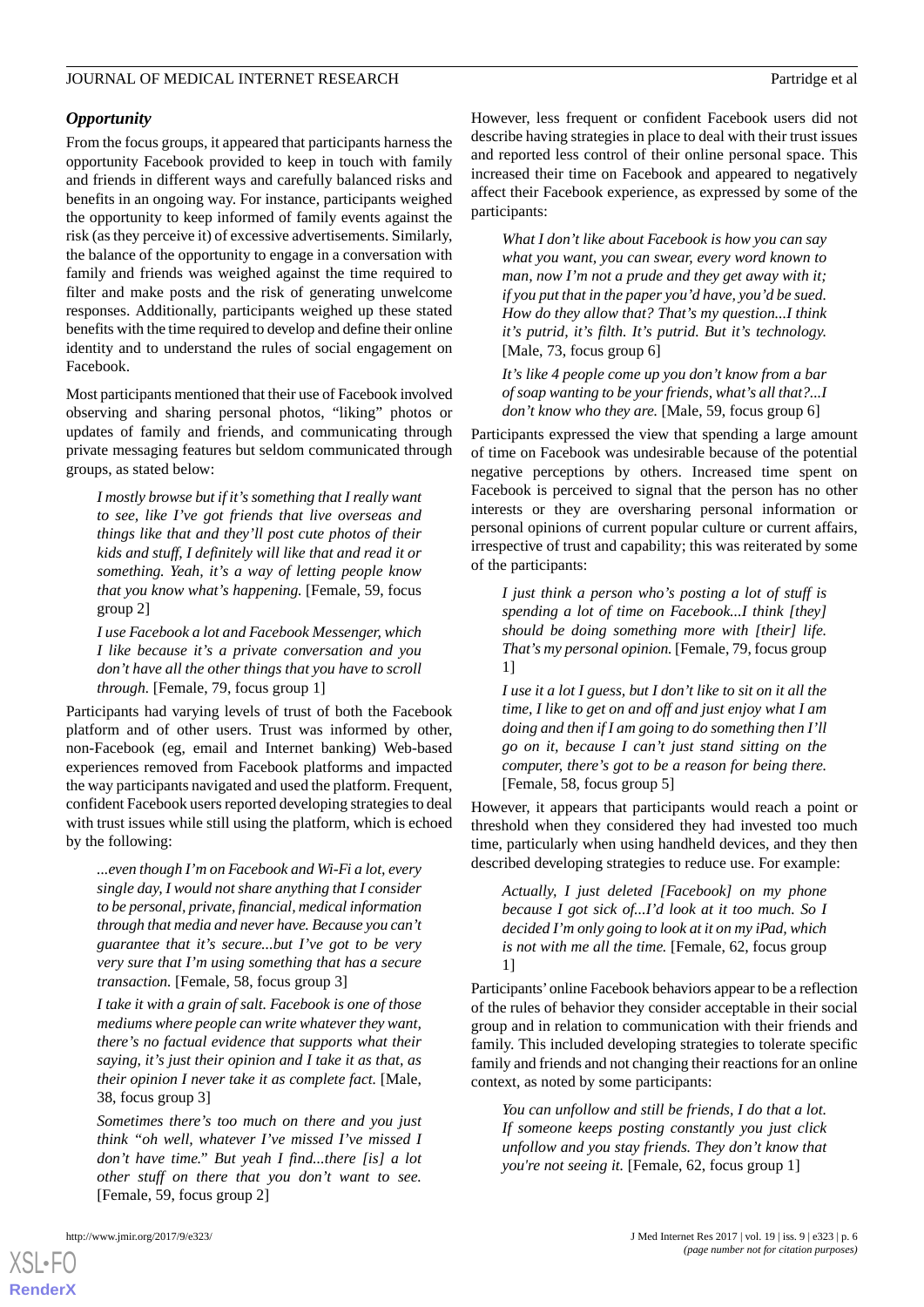*I wouldn't say something on Facebook to anybody that I wouldn't say to their face.* [Male, 63, focus group 6]

#### *Capability*

Participants' engagement and perception of Facebook were influenced by their apparent capability. Comments by participants revealed that their capability of understanding and using Facebook fell on a continuum of skill, expertise, and confidence, which then influenced whether they used the opportunity Facebook provided.

Participants who were apparently less capable with regard to Facebook use revealed their lower level of understanding of Facebook features in distinct ways in their comments during the focus groups, such as being less able to control the number and type of posts and notifications they received. As a consequence, they were more likely to be distracted and annoyed by common Facebook features and the amount of perceived trivial communication. This also increased the amount of time they spent on Facebook to achieve what they wanted, thus perceiving it as a "necessary evil" (Male, 73, focus group 6). Oftentimes, less capable Facebook users were unable to distinguish between Facebook platforms and the wider Internet. Their sense of safety or risk was then falsely enhanced, extending beyond what is possible. For example, one of the participants noted:

*I just got loaded with stuff and a lot of it was interesting, like I like bushwalking and I put down my interests. But then there was just so much going through that, I was bombarded, but I kept seeing things like "yes I'd like to do that one day" but in the end I just had to delete it, it was just overwhelming.* [Female, 79, focus group 1]

Participants who were apparently more capable revealed a better understanding of Facebook features and the consequences of their use through their easy navigation of content with limited distractions. They also described their communication through the confident use of multiple features:

*If I'm just putting a post up myself or answering one of their posts then that would in the public domain and then when it came around to if we needed to discuss things of a family nature then that would go to private messaging.* [Male, 56, focus group 4]

*If I've got something sensible to say I do, but a lot of people make silly comments and unnecessary comments and it is just time consuming.* [Male, 69, focus group 1]

Differences in participants' apparent capability were also revealed through the language used to describe Facebook actions and the desire for simplicity. Some participants were aware of their lower level of capability in using Facebook and discussed that their lower skill level was a result of learning Facebook at an older age:

*I mean, it's [got to] be simple for our age group, I think. Like, that we don't have to have other people* *to do it. You know, it's [got to] be easy enough.* [Female, 62, focus group 1]

*A lot of it is coming through the young people, the young ones with their work. They get very involved and learn about all these things, and we as the older generation learn from them. But it's not something that we learned when we were at work so we're kind of on the edge and catching up with the young ones. That's what I find I do at times.* [Female, 58, focus group 5]

#### *Potential Use of Facebook for Cardiac Rehabilitation*

No participant raised the potential for using Facebook for their own health or specifically for cardiac health; however, after being prompted to consider this possibility, a lot of discussion ensued. Most participants discussed that Facebook, in general, would provide an opportunity for continued interaction with known expert cardiac health professionals and cardiac rehabilitation peers to receive further cardiac specific information and be provided with personalized cardiac information. Participants who were more capable Facebook users recognized the benefits of Facebook private groups for this purpose and were more willing to participate in a Facebook group and to help others through peer-to-peer learning, which is echoed by the following:

*You know it is information at hand when you need it. You don't have to physically go into a place and have a chat with someone, it's there. Something that you use often and it's available at a swipe. Someone can be there to answer any questions that you've got. I think it's a great idea.* [Male, 38, focus group 3]

*The beauty of it is it's a very quick way of getting out information and it costs nothing, and it's just very effective.* [Male, 69, focus group 1]

*The other thing that may be a good idea either for myself or others is to be available to a group like that to mentor...because there are things that I've gone through, there are things that each of you, I'm sure had things that have been really beneficial, things that have been a struggle—to be a mentor to somebody, or a buddy, I don't know call it what you will, that's something I would be happy to do.* [Female, 58, focus group 3]

Participants with lower perceived benefits of Facebook and apparently lower capabilities were still willing to "*give it a go*" (Male, 79, focus group 5). Another participant noted:

*I think that's why people are cynical about Facebook...but if it is dealing with things that are, issues, whatever, then that's a good thing. Like cardiac rehabilitation or something like that.* [Male, 63, focus group 6]

Some of the participants expressed their hesitation about the level of sharing of personal health information required and privacy and confidentiality of shared health information:

*Yeah, I think it would do...be very good because you can share. Once you start sharing the tension and the*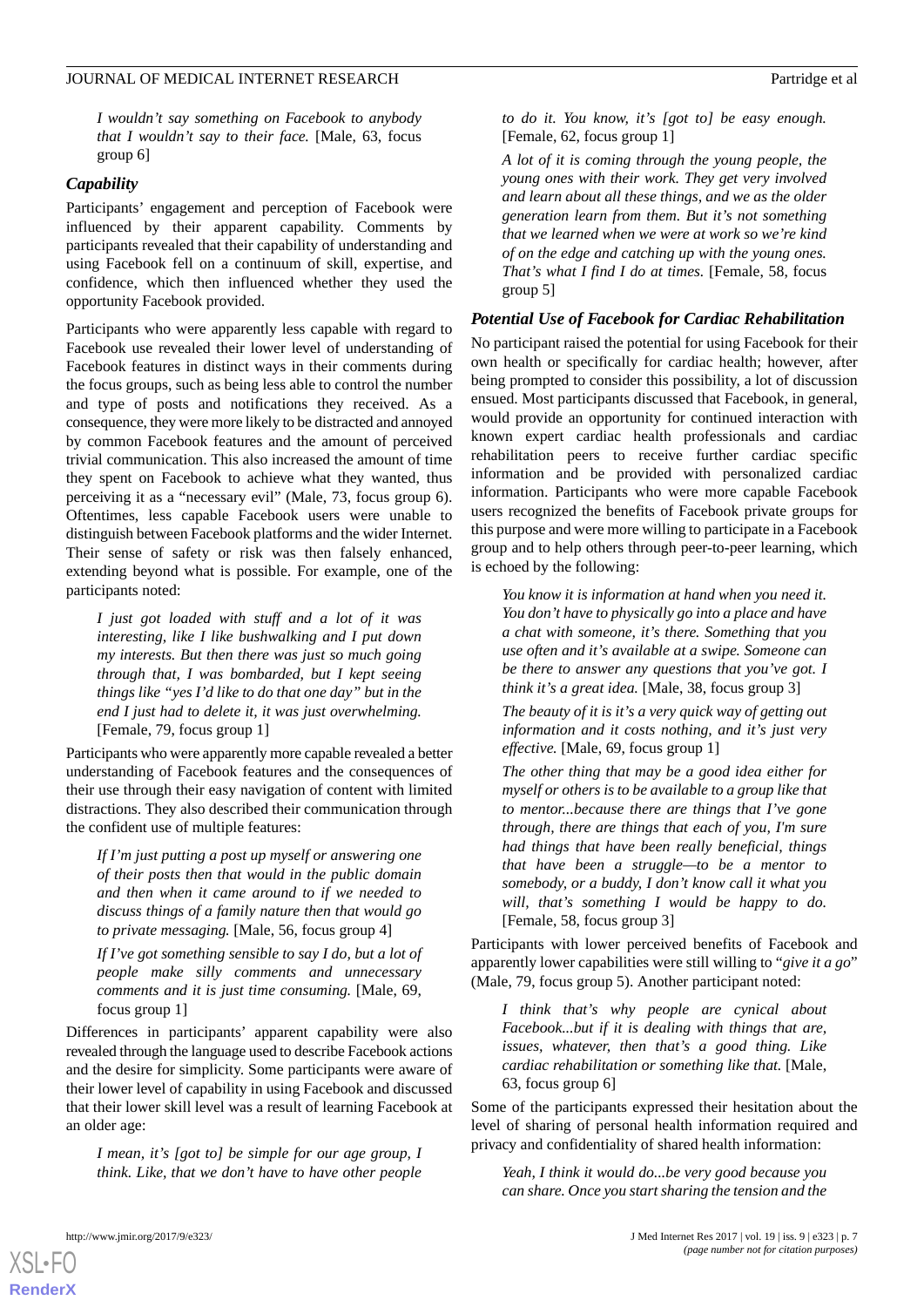*unknown is not as great and that releases any stress that you would generally hold on and wonder what's happening.* [Female, 69, focus group 3]

*As long as there's privacy and I could trust it and it could be guaranteed then yeah definitely. So there's a trust issue there. So it couldn't be accessed by people flogging products or services. My dealing is with you and the hospital and not with the mob that's selling water bottles for example.* [Male, 63, focus group 1]

## *Recommendations of Features When Creating a Facebook Intervention for Cardiac Rehabilitation*

<span id="page-7-0"></span>In light of both the findings described above and the secondary analyses of preferences for Facebook, a series of recommendations have been generated regarding features to consider when creating a cardiac rehabilitation Facebook group ([Table 2](#page-7-0)**)**. Three categories need to be taken into consideration in relation to platform settings, the role of the moderator, and group interaction. Participants strongly preferred a closed or secret group, and they wanted to be able to access the platform on multiple devices. Strong preferences were also indicated for having an expert cardiac professional act as moderator and that content should focus on cardiac health information and provide link-outs to relevant material. Participants also emphasized the importance of trustworthiness of the group, whereas excessive notifications, advertisements, and hostile or augmentative posts were not favored.

**Table 2.** Facebook group preferences.

| Categories and features        | Preference <sup>a</sup> |  |  |  |
|--------------------------------|-------------------------|--|--|--|
| <b>Platform settings</b>       |                         |  |  |  |
| "Closed" or "Secret" group     | $^{+++}$                |  |  |  |
| Multiple device access         | $^{++}$                 |  |  |  |
| Presence of advertisements     |                         |  |  |  |
| <b>Excessive notifications</b> |                         |  |  |  |
| <b>Moderator role</b>          |                         |  |  |  |
| Expert cardiac professional    | $^{+++}$                |  |  |  |
| Cardiac health information     | $^{++}$                 |  |  |  |
| Cardiac information link-outs  | $^{++}$                 |  |  |  |
| <b>Group interaction</b>       |                         |  |  |  |
| Trustworthiness of group       | $++$                    |  |  |  |
| Ability to post or comment     | $+$                     |  |  |  |
| Irrelevant posts               |                         |  |  |  |
| Hostile or argumentative posts |                         |  |  |  |

<sup>a</sup>+++ Most desirable; ---- Least desirable.

## *Discussion*

#### **Principal Findings**

This mixed-methods study provides strong indications that a cardiac Facebook group has potential for cardiac rehabilitation purposes and provides a set of recommended features to consider when designing such a Facebook group. To our knowledge, this is the first study to elucidate cardiac rehabilitation participants' perceptions of and engagement with social media and the potential for using Facebook for their cardiac health. Social media use was low but more common in participants who were under 70 years of age, employed, and had completed high school. It appeared cardiac rehabilitation participants'Facebook engagement is influenced by a combination of personal motivation, opportunity, and capability of using the platform. When applied to cardiac rehabilitation, participants could be motivated to use Facebook because of the opportunity it provided to "keep in touch" with a known expert cardiac health

[XSL](http://www.w3.org/Style/XSL)•FO **[RenderX](http://www.renderx.com/)**

professional and to further improve their cardiac health. More capable Facebook users may also be open to providing peer support in a social media group by acting as champions. The findings of this study will be used to develop a Facebook intervention for persons eligible for cardiac rehabilitation.

Key prerequisites in social media use in older adults were identified previously in a review by Leist [[16\]](#page-10-8) and include adoption of information and communications technology and social media–related knowledge, attitudes toward social media, and motivations for social media use. All participants in this study demonstrated varying levels of these prerequisites. A combination of their motivation to use Facebook for supporting their existing relationships and their capability of Facebook use seems to influence the participants'Facebook-related knowledge and attitudes toward Facebook. Also similar to Leist [\[16](#page-10-8)], we found barriers such as lack of capability and skeptical attitudes that were described as more constraining with increasing age [[25\]](#page-10-17). In this study, participants aged 70 years or older were much less likely to be using social media in general, which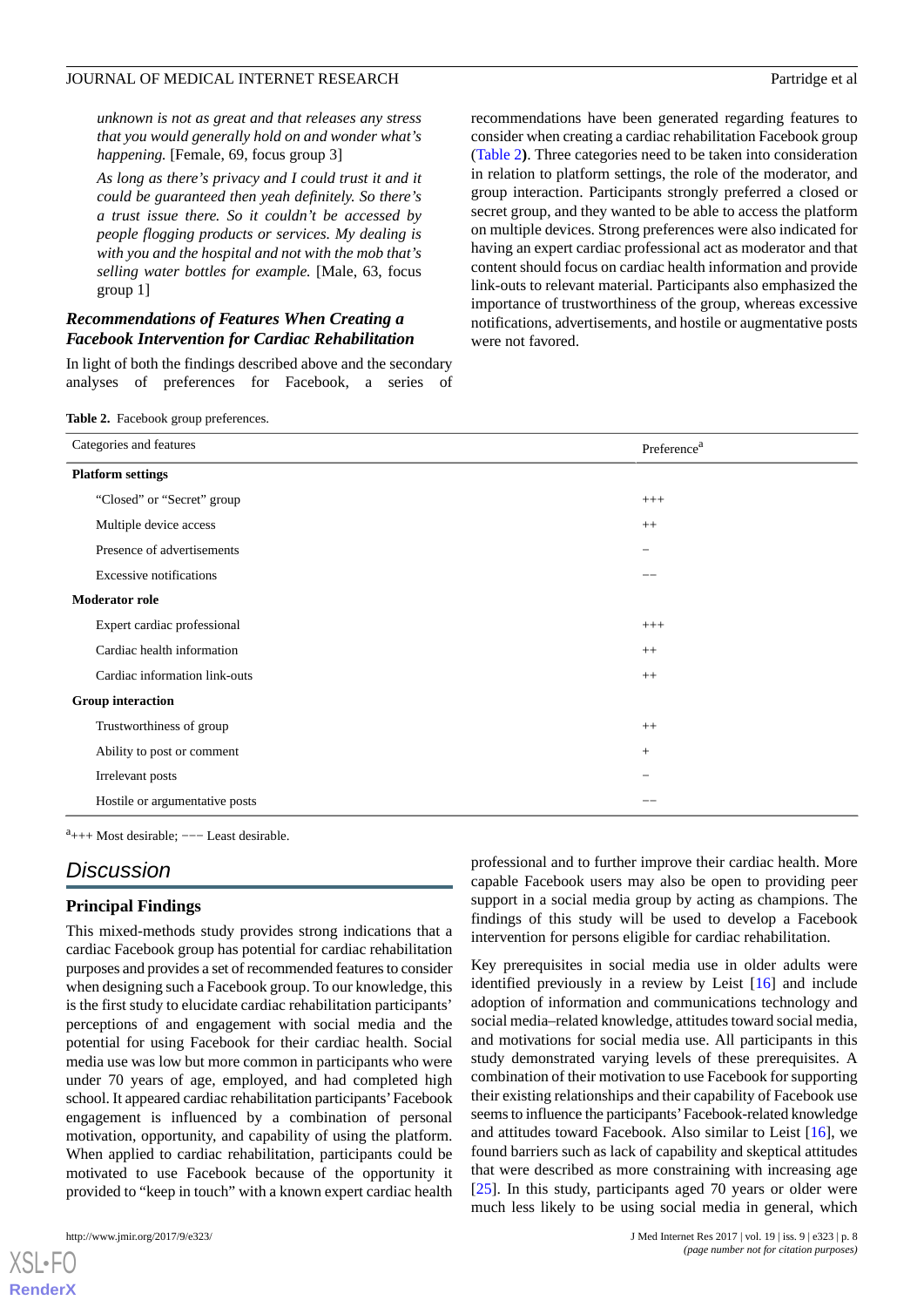might limit the potential use of Facebook for cardiac rehabilitation. For instance, given that the mean age of heart attack participants in the study context of Australia is 67 years (SD 15), it is likely that many participants will not be capable of using a cardiac Facebook group option [[26\]](#page-10-18). However, it is highly likely that age-related barriers to social media use will diminish rapidly among future generations of cardiovascular disease (CVD) participants because of the rapid rise and increased use of smartphone and social media use among younger generations and the influence of younger family members on older people [[8\]](#page-10-0). Moreover, encouraging older people to use social media and emphasizing the benefits of social media use would likely result in more engagement with and positive attitudes toward social media [\[27](#page-10-19)]. Older adults are still likely to use the Internet to seek health information and to connect to individuals experiencing similar conditions, mainly through discussion groups [\[11](#page-10-3)].

Social media–based discussion groups present an important new resource for health researchers to understand, given the primary role of social networks in the adoption of health behaviors [[13](#page-10-5)[,14](#page-10-6)]. Social media features such as information sharing allow social reinforcement to occur in real time [[28,](#page-10-20)[29\]](#page-10-21). However, the aforementioned barriers to social media use identified in this study may prevent online discussion groups from achieving peer-to-peer interactions, which are comparable to traditional in-person support groups. This may be overcome by supporting less capable users through peer-led mentoring, which is recognized as a potentially effective resource; however, it remains underinvestigated in chronic disease management [[30\]](#page-10-22). Participants in this study, who were capable Facebook users, volunteered to act as mentors to less capable users to become more acquainted with Facebook. This approach was also suggested by Leist [\[16](#page-10-8)], who identified Internet-savvy members of online communities who were willing to act as mentors and at times, moderators. Such an approach has additional benefits, as it may promote continuous engagement of users in an online group, which is likely to maximize benefits [[16\]](#page-10-8).

Our study findings indicate that some participants are very capable in terms of engaging with personal interest groups via Facebook. However, none of the participants in this study recognized the potential Facebook provided for continued interaction with known cardiac experts and peers until prompted. Previous studies have reported that lack of personal relevance to a social media platform resulted in negative attitudes and lower engagement [[20\]](#page-10-12). The use of well-known and existing social media platforms such as Facebook for interventions for less capable persons may be important for continued engagement [[16\]](#page-10-8). Furthermore, the use of personally relevant social media platforms may have the potential to increase engagement in capable users, as found in this study—participants' favored purposeful time spent on Facebook.

The majority of studies to date reporting social media interventions for health-related behavior change have documented outcomes rather than the process of intervention development. In 2014, a systematic review of studies, which incorporated Web-based social media platforms, reported that there is modest evidence that behavior change interventions

targeting key modifiable health behaviors may be effective, but this review noted that this field of research is still in its infancy [[21\]](#page-10-13). This review highlighted the importance of maximizing retention and engagement within social networking interventions and the limited information reported on the long-term effectiveness of the resultant behavior change. Of the 10 interventions included in the review [\[21](#page-10-13)], only five used an existing social media platform [[31](#page-10-23)[-35](#page-11-0)], with one using Twitter [[34\]](#page-11-1) and four using the private group feature of Facebook [[31](#page-10-23)[-33](#page-11-2),[35\]](#page-11-0). These four studies utilized private Facebook groups as an adjunct to an existing intervention to enhance social support for participants. None reported prior formative research on the social media experience and perspectives of their target group, and none of these studies involved participants with CVD.

The effectiveness of social media use as a delivery medium for the secondary prevention of cardiac rehabilitation remains unclear. Two systematic reviews investigating the effectiveness of mHealth interventions for the secondary prevention of CVD are available but are limited in that none of the included studies have investigator-built online social support elements or social networking via established social media platforms [\[15](#page-10-7)[,36](#page-11-3)]. One digital cardiac rehabilitation intervention, designed as an adjunct to traditional in-person services, has been tested [[37\]](#page-11-4). This intervention contained a Web-based application as well as a mobile phone app for personalized health assistance, coupled with a social reinforcement network that aimed to encourage the adoption and maintenance of a healthier lifestyle. However, no process evaluation data are available to understand how participants interacted with the social reinforcement network or the potential influence on outcomes. Furthermore, a study protocol describing a remotely delivered exercise-based cardiac rehabilitation mHealth program with a secure social support component has been designed and incorporates self-efficacy elements; however, it has not yet been implemented [\[38](#page-11-5)].

Insights of current Facebook use by participants attending cardiac rehabilitation in this study have provided an essential foundation for the design of a Facebook intervention for the secondary prevention of CVD. mHealth interventions, including those with social media elements, underpinned by behavioral theories have been shown to be more effective compared with mHealth interventions with no theoretical underpinning [[39,](#page-11-6)[40](#page-11-7)]. The themes from this study, namely, capability, opportunity, and motivation and interaction between them, have commonality with both social cognitive theory and self-efficacy [[41\]](#page-11-8) and with the behavior change wheel [[42\]](#page-11-9). On the basis of evidence from interventions that are not based on social media, integrating principles from these behavior change theories for the secondary prevention of CVD may significantly increase the likelihood of success and therefore has potential for social media–based interventions. In addition, frameworks for adapting existing social media delivery will be taken into consideration [[43\]](#page-11-10), as well as the process of communicating health information via social media [[44,](#page-11-11)[45](#page-11-12)].

#### **Strengths and Limitations**

The strength of this formative research is the use of both quantitative and qualitative data sources. A relatively diverse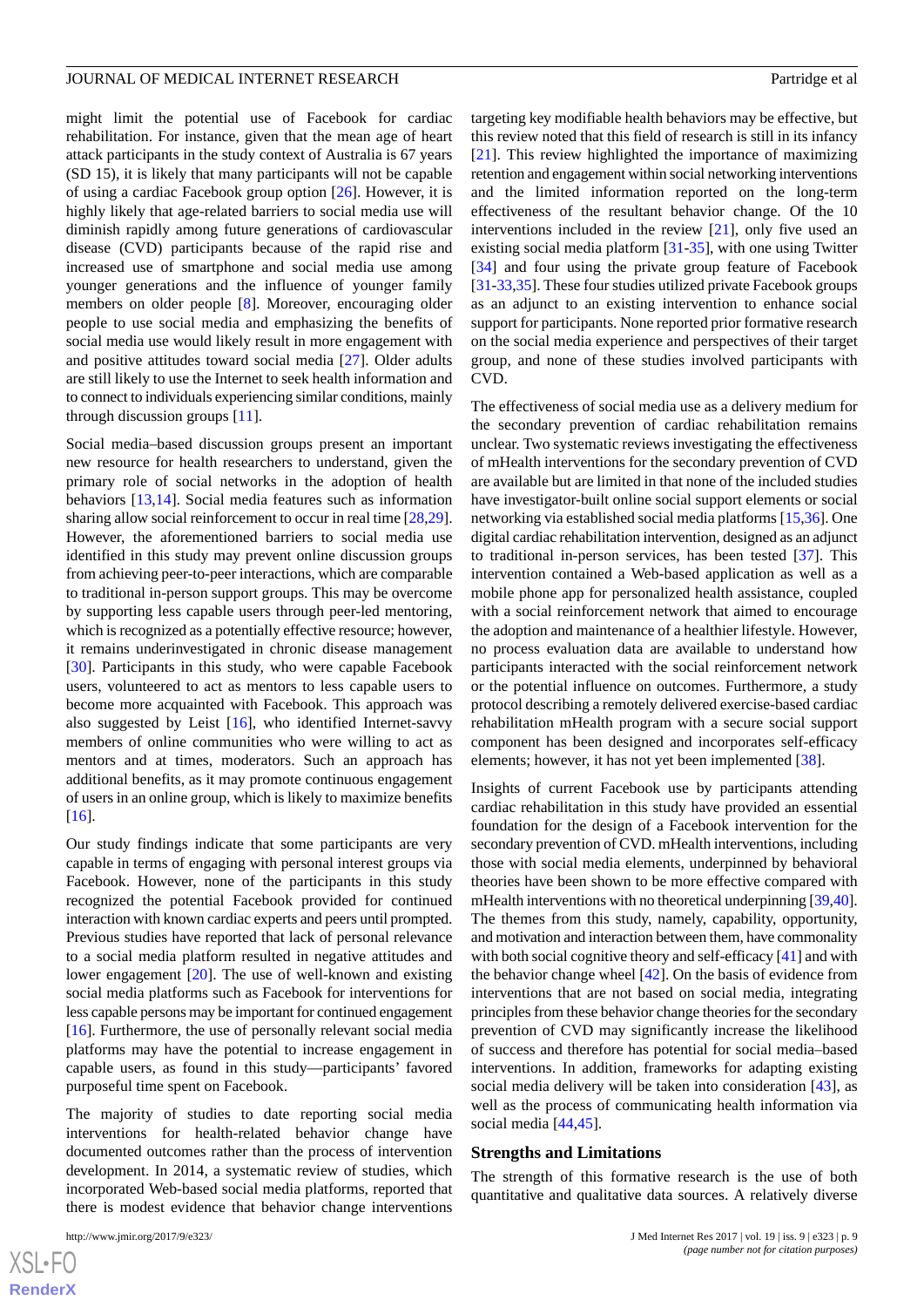sample of both metropolitan and rural participants was represented in both phases of the study. However, it should be emphasized that the nature of the focus group study and qualitative research limits the generalizability of the results to the wider cardiac rehabilitation population, including those patients who are eligible for cardiac rehabilitation yet do not attend as well as the rural patients. It is possible that these subgroups could offer useful insights into accessibility of services; however, they are difficult populations to recruit and engage with.

#### **Conclusions**

In this study, we have shown that group-based social media programs, using existing platforms such as Facebook, may offer an opportunity to access and engage cardiac rehabilitation patients. One in 4 cardiac rehabilitation patients are current users of Facebook—a proportion only likely to increase in the future, given the rapidly growing use of social media in older

adults. Considering that cardiac rehabilitation patients who use social media are already frequently accessing information on their health, cardiac conditions, and lifestyle, it is important to leverage this potential with appropriate theory-based support. Capitalizing on the social media potential for cardiac patient support depends on understanding patients' motivation to keep in touch with known health professionals and peers, efficiency of use **,** and ensuring that the benefits outweigh potential risks. This study has brought greater understanding of Facebook use and the perceptions of and engagement with Facebook by adults with CVD. As such, we have generated a set of recommendations for consideration when establishing cardiac rehabilitation Facebook groups. Future work will incorporate the findings and recommendations to develop a Facebook intervention to support adults with CVD to improve their modifiable risk factors and to lower their chances of further events.

#### **Acknowledgments**

Phase 1 of this research was funded by the NSW Nursing and Midwifery Office Innovations Scholarship and seeding funds from the NSW Heart Foundation. Phase 2 of this research was funded by a NSW Cardiovascular Research Network collaborative project grant.

The authors wish to thank Royal North Shore, Ryde, Manly, Hornsby Ku-Ring-Gai, Prince of Wales, St. George, John Hunter and Wagga Wagga Hospitals and Coffs Harbour Health Campus as well as the staff and patients of the cardiac rehabilitation programs at these institutions for their contributions to the questionnaire component of this study. In particular, the authors wish to thank Julie Belshaw, Ann Kirkness, Jenny Fildes, Dawn McIvor, Joanne Leonard, and Sheryl Bowen for their assistance with recruitment for this component of this study.

#### **Authors' Contributions**

SRP, AG, BF, BO, LN, SD, GP, DD, AB, PP, and RG designed the questionnaire and focus group questions used in phase 2 of this study. SRP moderated the focus groups. PG and SD took field notes. PG transcribed the focus groups. SRP, AG, PG, and RG analyzed the data. KR, LS, HG, and RG designed the questionnaire used in phase 1 of this study. SRP drafted the manuscript with input from all coauthors. All authors read and approved the final manuscript.

#### <span id="page-9-0"></span>**Conflicts of Interest**

<span id="page-9-1"></span>None declared.

#### **References**

- <span id="page-9-2"></span>1. Australian Institute of Health and Welfare. Australian burden of disease study: impact and causes of illness and death in Australia 2011. In: Australian Burden of Disease Study series no. 3. BOD 4. Canberra: AIHW; 2011.
- <span id="page-9-4"></span><span id="page-9-3"></span>2. Unal B, Critchley JA, Capewell S. Explaining the decline in coronary heart disease mortality in England and Wales between 1981 and 2000. Circulation 2004 Mar 09;109(9):1101-1107 [\[FREE Full text\]](http://circ.ahajournals.org/cgi/pmidlookup?view=long&pmid=14993137) [doi: [10.1161/01.CIR.0000118498.35499.B2\]](http://dx.doi.org/10.1161/01.CIR.0000118498.35499.B2) [Medline: [14993137](http://www.ncbi.nlm.nih.gov/entrez/query.fcgi?cmd=Retrieve&db=PubMed&list_uids=14993137&dopt=Abstract)]
- <span id="page-9-5"></span>3. National Heart Foundation of Australia. Secondary prevention of cardiovascular disease. Canberra: National Heart Foundation of Australia; 2010.
- <span id="page-9-6"></span>4. Cortés O, Arthur HM. Determinants of referral to cardiac rehabilitation programs in patients with coronary artery disease: a systematic review. Am Heart J 2006 Feb;151(2):249-256. [doi: [10.1016/j.ahj.2005.03.034\]](http://dx.doi.org/10.1016/j.ahj.2005.03.034) [Medline: [16442885](http://www.ncbi.nlm.nih.gov/entrez/query.fcgi?cmd=Retrieve&db=PubMed&list_uids=16442885&dopt=Abstract)]
- 5. Daly J, Sindone AP, Thompson DR, Hancock K, Chang E, Davidson P. Barriers to participation in and adherence to cardiac rehabilitation programs: a critical literature review. Prog Cardiovasc Nurs 2002;17(1):8-17. [Medline: [11872976](http://www.ncbi.nlm.nih.gov/entrez/query.fcgi?cmd=Retrieve&db=PubMed&list_uids=11872976&dopt=Abstract)]
- 6. Clark AM, King-Shier KM, Thompson DR, Spaling MA, Duncan AS, Stone JA, et al. A qualitative systematic review of influences on attendance at cardiac rehabilitation programs after referral. Am Heart J 2012 Dec;164(6):835-45.e2. [doi: [10.1016/j.ahj.2012.08.020\]](http://dx.doi.org/10.1016/j.ahj.2012.08.020) [Medline: [23194483\]](http://www.ncbi.nlm.nih.gov/entrez/query.fcgi?cmd=Retrieve&db=PubMed&list_uids=23194483&dopt=Abstract)
- 7. Neubeck L, Freedman SB, Clark AM, Briffa T, Bauman A, Redfern J. Participating in cardiac rehabilitation: a systematic review and meta-synthesis of qualitative data. Eur J Prev Cardiol 2012 Jun;19(3):494-503. [Medline: [22779092\]](http://www.ncbi.nlm.nih.gov/entrez/query.fcgi?cmd=Retrieve&db=PubMed&list_uids=22779092&dopt=Abstract)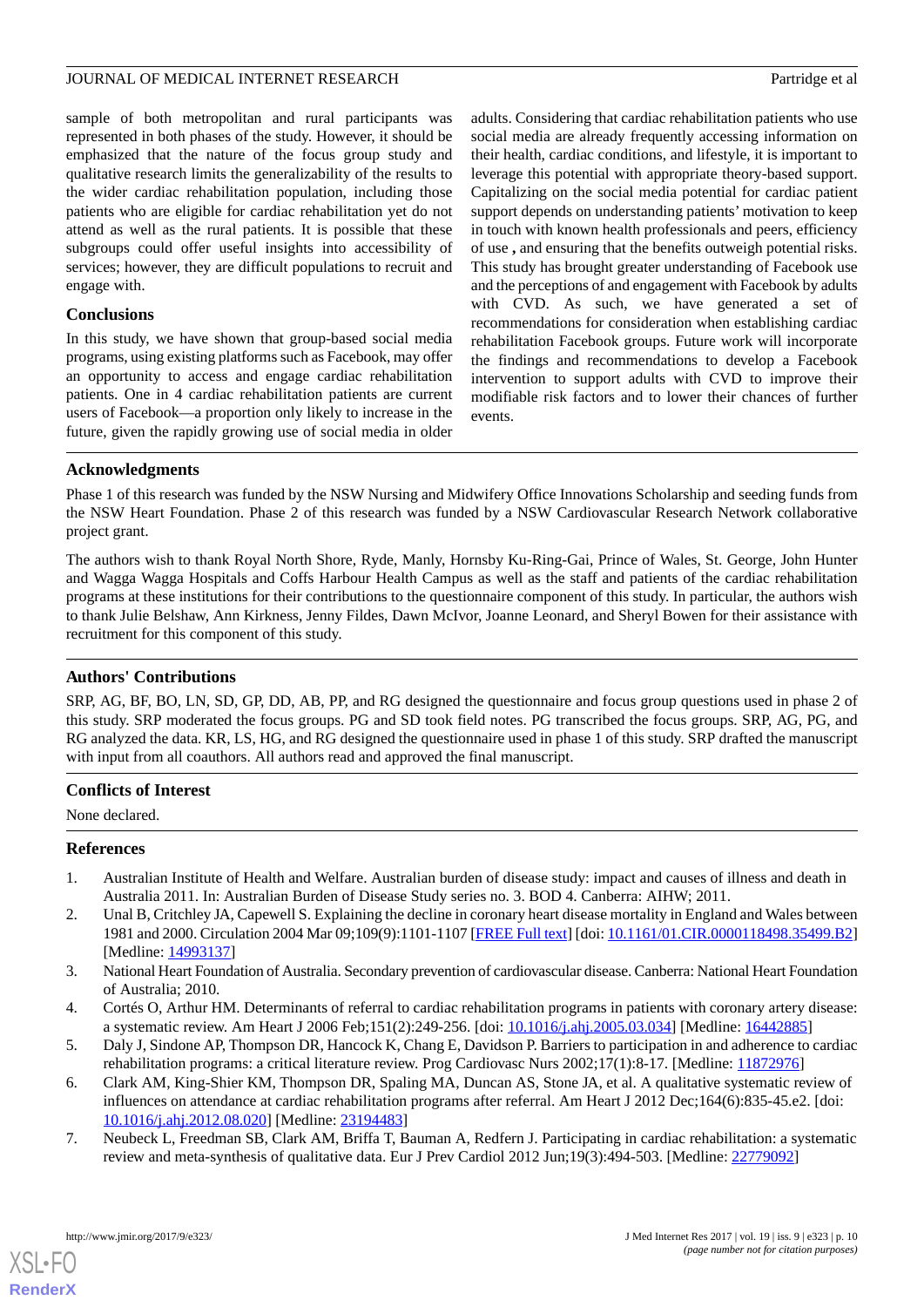- <span id="page-10-0"></span>8. Pew Research Center. 2016. Smartphone ownership and internet usage continues to climb in emerging economies URL: <http://www.pewglobal.org/2016/02/22/smartphone-ownership-and-internet-usage-continues-to-climb-in-emerging-economies/> [accessed 2016-03-15] [\[WebCite Cache ID 6q9XJ1jiy\]](http://www.webcitation.org/

                                6q9XJ1jiy)
- <span id="page-10-2"></span><span id="page-10-1"></span>9. Pew Research Center. 2016. Social media update 2016 URL: [http://www.pewinternet.org/2016/11/11/](http://www.pewinternet.org/2016/11/11/social-media-update-2016/) [social-media-update-2016/](http://www.pewinternet.org/2016/11/11/social-media-update-2016/) [accessed 2017-01-30] [[WebCite Cache ID 6q9XCJ4kT\]](http://www.webcitation.org/

                                6q9XCJ4kT)
- <span id="page-10-3"></span>10. Safko L. The Social Media Bible: Tactics, Tools, and Strategies for Business Success. Hoboken, NJ: Wiley; 2012.
- <span id="page-10-4"></span>11. Perrin A. Pew Research Center. 2015. Social media usage: 2005-2015 URL: [http://www.pewinternet.org/2015/10/08/](http://www.pewinternet.org/2015/10/08/social-networking-usage-2005-2015/) [social-networking-usage-2005-2015/](http://www.pewinternet.org/2015/10/08/social-networking-usage-2005-2015/) [accessed 2016-08-09] [\[WebCite Cache ID 6q9XMooTa\]](http://www.webcitation.org/

                                6q9XMooTa)
- <span id="page-10-5"></span>12. Australian Bureau of Statistics. ABS. 2016. Older persons internet use URL: [http://www.abs.gov.au/ausstats/abs@.nsf/](http://www.abs.gov.au/ausstats/abs@.nsf/Lookup/B10BDF0266D26389CA257C89000E3FD8?opendocument) [Lookup/B10BDF0266D26389CA257C89000E3FD8?opendocument](http://www.abs.gov.au/ausstats/abs@.nsf/Lookup/B10BDF0266D26389CA257C89000E3FD8?opendocument) [accessed 2017-05-02] [[WebCite Cache ID](http://www.webcitation.org/

                                6q9XQWswq) [6q9XQWswq\]](http://www.webcitation.org/

                                6q9XQWswq)
- <span id="page-10-6"></span>13. Pampel FC, Krueger PM, Denney JT. Socioeconomic disparities in health behaviors. Annu Rev Sociol 2010 Aug;36:349-370 [[FREE Full text](http://europepmc.org/abstract/MED/21909182)] [doi: [10.1146/annurev.soc.012809.102529\]](http://dx.doi.org/10.1146/annurev.soc.012809.102529) [Medline: [21909182\]](http://www.ncbi.nlm.nih.gov/entrez/query.fcgi?cmd=Retrieve&db=PubMed&list_uids=21909182&dopt=Abstract)
- <span id="page-10-7"></span>14. Smith KP, Christakis NA. Social networks and health. Annu Rev Sociol 2008 Aug;34(1):405-429. [doi: [10.1146/annurev.soc.34.040507.134601](http://dx.doi.org/10.1146/annurev.soc.34.040507.134601)]
- <span id="page-10-8"></span>15. Beatty AL, Fukuoka Y, Whooley MA. Using mobile technology for cardiac rehabilitation: a review and framework for development and evaluation. J Am Heart Assoc 2013 Nov 01;2(6):e000568. [doi: [10.1161/jaha.113.000568\]](http://dx.doi.org/10.1161/jaha.113.000568)
- <span id="page-10-9"></span>16. Leist AK. Social media use of older adults: a mini-review. Gerontology 2013;59(4):378-384 [[FREE Full text](https://www.karger.com?DOI=10.1159/000346818)] [doi: [10.1159/000346818\]](http://dx.doi.org/10.1159/000346818) [Medline: [23594915\]](http://www.ncbi.nlm.nih.gov/entrez/query.fcgi?cmd=Retrieve&db=PubMed&list_uids=23594915&dopt=Abstract)
- <span id="page-10-10"></span>17. Sensis. Sensis Social Media Report 2016: How Australian people and businesses are using social media. Melbourne, Australia: Sensis; 2016.
- <span id="page-10-11"></span>18. Neubeck L, Lowres N, Benjamin EJ, Freedman SB, Coorey G, Redfern J. The mobile revolution--using smartphone apps to prevent cardiovascular disease. Nat Rev Cardiol 2015 Jun;12(6):350-360. [doi: [10.1038/nrcardio.2015.34\]](http://dx.doi.org/10.1038/nrcardio.2015.34) [Medline: [25801714](http://www.ncbi.nlm.nih.gov/entrez/query.fcgi?cmd=Retrieve&db=PubMed&list_uids=25801714&dopt=Abstract)]
- <span id="page-10-13"></span><span id="page-10-12"></span>19. Neubeck L, Redfern J, Fernandez R, Briffa T, Bauman A, Freedman SB. Telehealth interventions for the secondary prevention of coronary heart disease: a systematic review. Eur J Cardiovasc Prev Rehabil 2009 Jun;16(3):281-289. [doi: [10.1097/HJR.0b013e32832a4e7a\]](http://dx.doi.org/10.1097/HJR.0b013e32832a4e7a) [Medline: [19407659\]](http://www.ncbi.nlm.nih.gov/entrez/query.fcgi?cmd=Retrieve&db=PubMed&list_uids=19407659&dopt=Abstract)
- 20. Xie B, Watkins I, Golbeck J, Huang M. Understanding and changing older adults' perceptions and learning of social media. Educ Gerontol 2012 Apr 01;38(4):282-296 [\[FREE Full text](http://europepmc.org/abstract/MED/22639483)] [doi: [10.1080/03601277.2010.544580\]](http://dx.doi.org/10.1080/03601277.2010.544580) [Medline: [22639483](http://www.ncbi.nlm.nih.gov/entrez/query.fcgi?cmd=Retrieve&db=PubMed&list_uids=22639483&dopt=Abstract)]
- <span id="page-10-14"></span>21. Maher CA, Lewis LK, Ferrar K, Marshall S, De BI, Vandelanotte C. Are health behavior change interventions that use online social networks effective? a systematic review. J Med Internet Res 2014;16(2):e40 [[FREE Full text](http://www.jmir.org/2014/2/e40/)] [doi: [10.2196/jmir.2952](http://dx.doi.org/10.2196/jmir.2952)] [Medline: [24550083](http://www.ncbi.nlm.nih.gov/entrez/query.fcgi?cmd=Retrieve&db=PubMed&list_uids=24550083&dopt=Abstract)]
- <span id="page-10-15"></span>22. Edwards L, Thomas C, Gregory A, Yardley L, O'Cathain A, Montgomery AA, et al. Are people with chronic diseases interested in using telehealth? a cross-sectional postal survey. J Med Internet Res 2014;16(5):e123 [[FREE Full text](http://www.jmir.org/2014/5/e123/)] [doi: [10.2196/jmir.3257](http://dx.doi.org/10.2196/jmir.3257)] [Medline: [24811914](http://www.ncbi.nlm.nih.gov/entrez/query.fcgi?cmd=Retrieve&db=PubMed&list_uids=24811914&dopt=Abstract)]
- <span id="page-10-17"></span><span id="page-10-16"></span>23. Illiger K, Hupka M, von JU, Wichelhaus D, Albrecht U. Mobile technologies: expectancy, usage, and acceptance of clinical staff and patients at a university medical center. JMIR Mhealth Uhealth 2014;2(4):e42 [[FREE Full text](http://mhealth.jmir.org/2014/4/e42/)] [doi: [10.2196/mhealth.3799](http://dx.doi.org/10.2196/mhealth.3799)] [Medline: [25338094](http://www.ncbi.nlm.nih.gov/entrez/query.fcgi?cmd=Retrieve&db=PubMed&list_uids=25338094&dopt=Abstract)]
- <span id="page-10-18"></span>24. Gallagher R, Belshaw J, Kirkness A, Warrington D, Sadler L, Roach K. Evaluation of a brief educational intervention to improve knowledge of sublingual nitroglycerin in cardiac rehabilitation patients. Eur J Cardiovasc Nurs 2013 Dec;12(6):529-535. [doi: [10.1177/1474515112473694\]](http://dx.doi.org/10.1177/1474515112473694) [Medline: [23315128\]](http://www.ncbi.nlm.nih.gov/entrez/query.fcgi?cmd=Retrieve&db=PubMed&list_uids=23315128&dopt=Abstract)
- <span id="page-10-19"></span>25. Lee B, Chen Y, Hewitt L. Age differences in constraints encountered by seniors in their use of computers and the internet. Comput Human Behav 2011 May;27(3):1231-1237. [doi: [10.1016/j.chb.2011.01.003\]](http://dx.doi.org/10.1016/j.chb.2011.01.003)
- <span id="page-10-20"></span>26. Chew DP, French J, Briffa TG, Hammett CJ, Ellis CJ, Ranasinghe I, et al. Acute coronary syndrome care across Australia and New Zealand: the SNAPSHOT ACS study. Med J Aust 2013 Aug 05;199(3):185-191. [Medline: [23909541](http://www.ncbi.nlm.nih.gov/entrez/query.fcgi?cmd=Retrieve&db=PubMed&list_uids=23909541&dopt=Abstract)]
- <span id="page-10-21"></span>27. Lehtinen V, Näsänen J, Sarvas R. "A Little Silly and Empty-Headed" - Older Adults' understandings of social networking sites. 2009 Presented at: Proceedings of the 23rd British HCI Group Annual Conference on People and Computers: Celebrating People and Technology Cambridge, British Computer Society; September 01-05, 2009; Cambridge, United Kingdom.
- <span id="page-10-23"></span><span id="page-10-22"></span>28. Bennett GG, Glasgow RE. The delivery of public health interventions via the internet: actualizing their potential. Annu Rev Public Health 2009;30:273-292. [doi: [10.1146/annurev.publhealth.031308.100235\]](http://dx.doi.org/10.1146/annurev.publhealth.031308.100235) [Medline: [19296777\]](http://www.ncbi.nlm.nih.gov/entrez/query.fcgi?cmd=Retrieve&db=PubMed&list_uids=19296777&dopt=Abstract)
- 29. Buis LR. The potential for web-based social network sites and self-regulation for health promotion. Am J Health Promot 2011;26(2):73-76. [doi: [10.4278/ajhp.110223-CIT-83](http://dx.doi.org/10.4278/ajhp.110223-CIT-83)] [Medline: [22040387](http://www.ncbi.nlm.nih.gov/entrez/query.fcgi?cmd=Retrieve&db=PubMed&list_uids=22040387&dopt=Abstract)]
- 30. Funnell MM. Peer-based behavioural strategies to improve chronic disease self-management and clinical outcomes: evidence, logistics, evaluation considerations and needs for future research. Fam Pract 2010 Jun;27(Suppl 1):i17-i22 [\[FREE Full text](http://europepmc.org/abstract/MED/19509083)] [doi: [10.1093/fampra/cmp027](http://dx.doi.org/10.1093/fampra/cmp027)] [Medline: [19509083](http://www.ncbi.nlm.nih.gov/entrez/query.fcgi?cmd=Retrieve&db=PubMed&list_uids=19509083&dopt=Abstract)]
- 31. Cavallo DN, Tate DF, Ries AV, Brown JD, DeVellis RF, Ammerman AS. A social media-based physical activity intervention: a randomized controlled trial. Am J Prev Med 2012 Nov;43(5):527-532 [\[FREE Full text](http://europepmc.org/abstract/MED/23079176)] [doi: [10.1016/j.amepre.2012.07.019](http://dx.doi.org/10.1016/j.amepre.2012.07.019)] [Medline: [23079176](http://www.ncbi.nlm.nih.gov/entrez/query.fcgi?cmd=Retrieve&db=PubMed&list_uids=23079176&dopt=Abstract)]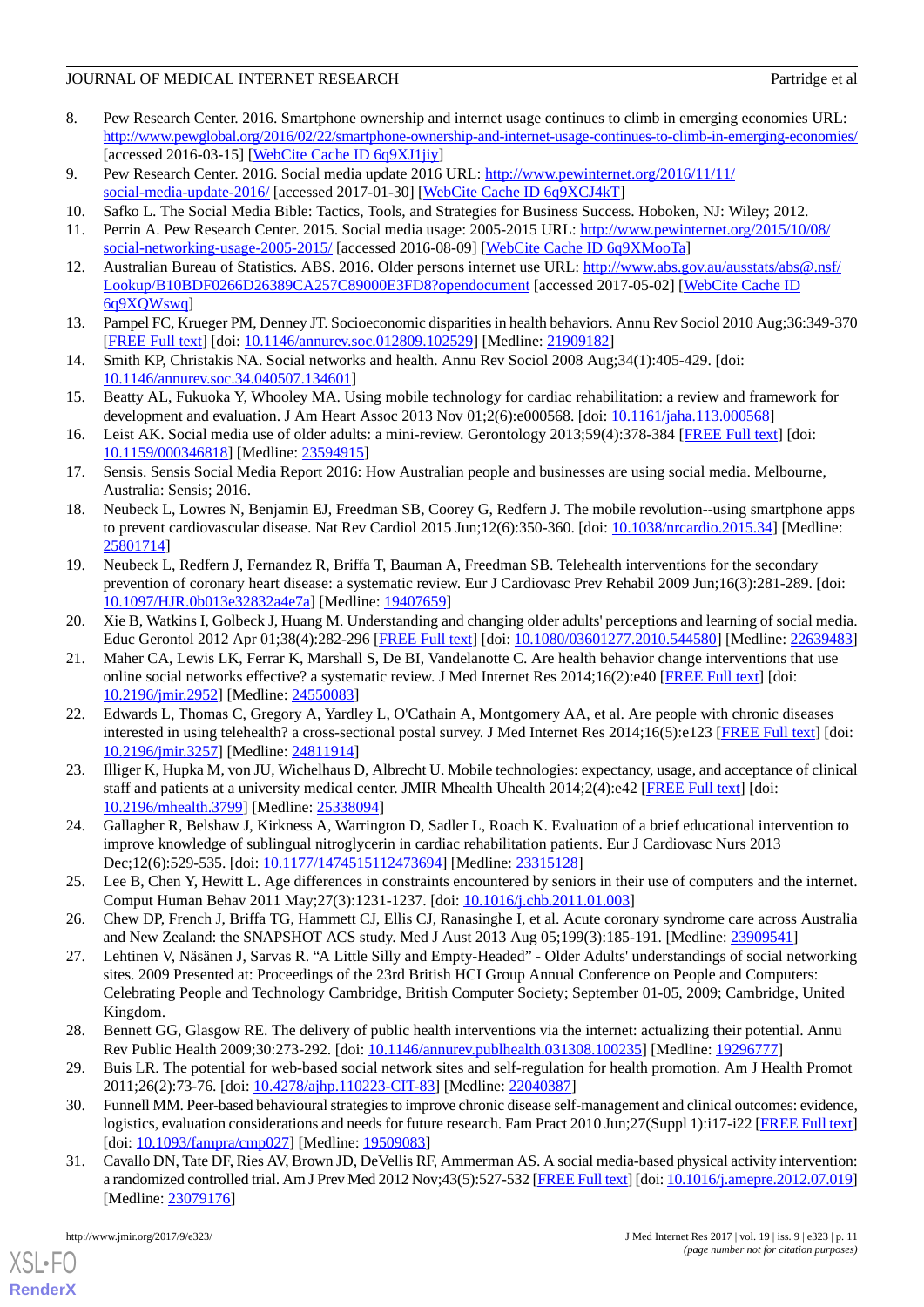- 32. Foster D, Linehan C, Kirman B, Lawson S, James G. Motivating physical activity at work: using persuasive social media for competitive step counting. 2010 Oct 06 Presented at: Proceedings of the 14th International Academic MindTrek Conferencenvisioning Future Media Environments; October 06-08, 2010; Tampere, Finland.
- <span id="page-11-2"></span><span id="page-11-1"></span>33. Napolitano MA, Hayes S, Bennett GG, Ives AK, Foster GD. Using Facebook and text messaging to deliver a weight loss program to college students. Obesity (Silver Spring) 2013 Jan;21(1):25-31. [doi: [10.1002/oby.20232\]](http://dx.doi.org/10.1002/oby.20232) [Medline: [23505165](http://www.ncbi.nlm.nih.gov/entrez/query.fcgi?cmd=Retrieve&db=PubMed&list_uids=23505165&dopt=Abstract)]
- 34. Turner-McGrievy G, Tate D. Tweets, apps, and pods: results of the 6-month mobile pounds off digitally (Mobile POD) randomized weight-loss intervention among adults. J Med Internet Res 2011;13(4):e120 [[FREE Full text](http://www.jmir.org/2011/4/e120/)] [doi: [10.2196/jmir.1841](http://dx.doi.org/10.2196/jmir.1841)] [Medline: [22186428](http://www.ncbi.nlm.nih.gov/entrez/query.fcgi?cmd=Retrieve&db=PubMed&list_uids=22186428&dopt=Abstract)]
- <span id="page-11-3"></span><span id="page-11-0"></span>35. Valle CG, Tate DF, Mayer DK, Allicock M, Cai J. A randomized trial of a Facebook-based physical activity intervention for young adult cancer survivors. J Cancer Surviv 2013 Sep;7(3):355-368 [\[FREE Full text](http://europepmc.org/abstract/MED/23532799)] [doi: [10.1007/s11764-013-0279-5\]](http://dx.doi.org/10.1007/s11764-013-0279-5) [Medline: [23532799](http://www.ncbi.nlm.nih.gov/entrez/query.fcgi?cmd=Retrieve&db=PubMed&list_uids=23532799&dopt=Abstract)]
- <span id="page-11-4"></span>36. Park LG, Beatty A, Stafford Z, Whooley MA. Mobile phone interventions for the secondary prevention of cardiovascular disease. Prog Cardiovasc Dis 2016;58(6):639-650. [doi: [10.1016/j.pcad.2016.03.002](http://dx.doi.org/10.1016/j.pcad.2016.03.002)] [Medline: [27001245\]](http://www.ncbi.nlm.nih.gov/entrez/query.fcgi?cmd=Retrieve&db=PubMed&list_uids=27001245&dopt=Abstract)
- <span id="page-11-5"></span>37. Widmer RJ, Allison TG, Lerman LO, Lerman A. Digital health intervention as an adjunct to cardiac rehabilitation reduces cardiovascular risk factors and rehospitalizations. J Cardiovasc Transl Res 2015 Jul;8(5):283-292 [[FREE Full text](http://europepmc.org/abstract/MED/25946990)] [doi: [10.1007/s12265-015-9629-1\]](http://dx.doi.org/10.1007/s12265-015-9629-1) [Medline: [25946990](http://www.ncbi.nlm.nih.gov/entrez/query.fcgi?cmd=Retrieve&db=PubMed&list_uids=25946990&dopt=Abstract)]
- <span id="page-11-6"></span>38. Rawstorn JC, Gant N, Meads A, Warren I, Maddison R. Remotely delivered exercise-based cardiac rehabilitation: design and content development of a novel mhealth platform. JMIR Mhealth Uhealth 2016;4(2):e57 [\[FREE Full text\]](http://mhealth.jmir.org/2016/2/e57/) [doi: [10.2196/mhealth.5501](http://dx.doi.org/10.2196/mhealth.5501)] [Medline: [27342791](http://www.ncbi.nlm.nih.gov/entrez/query.fcgi?cmd=Retrieve&db=PubMed&list_uids=27342791&dopt=Abstract)]
- <span id="page-11-7"></span>39. Glanz K, Bishop DB. The role of behavioral science theory in development and implementation of public health interventions. Annu Rev Public Health 2010;31:399-418. [doi: [10.1146/annurev.publhealth.012809.103604](http://dx.doi.org/10.1146/annurev.publhealth.012809.103604)] [Medline: [20070207](http://www.ncbi.nlm.nih.gov/entrez/query.fcgi?cmd=Retrieve&db=PubMed&list_uids=20070207&dopt=Abstract)]
- <span id="page-11-8"></span>40. Webb TL, Joseph J, Yardley L, Michie S. Using the internet to promote health behavior change: a systematic review and meta-analysis of the impact of theoretical basis, use of behavior change techniques, and mode of delivery on efficacy. J Med Internet Res 2010;12(1):e4 [[FREE Full text](http://www.jmir.org/2010/1/e4/)] [doi: [10.2196/jmir.1376](http://dx.doi.org/10.2196/jmir.1376)] [Medline: [20164043](http://www.ncbi.nlm.nih.gov/entrez/query.fcgi?cmd=Retrieve&db=PubMed&list_uids=20164043&dopt=Abstract)]
- <span id="page-11-10"></span><span id="page-11-9"></span>41. Bandura A. Self-efficacy: toward a unifying theory of behavioral change. Psychol Rev 1977 Mar;84(2):191-215. [Medline: [847061](http://www.ncbi.nlm.nih.gov/entrez/query.fcgi?cmd=Retrieve&db=PubMed&list_uids=847061&dopt=Abstract)]
- <span id="page-11-11"></span>42. Michie S, van SM, West R. The behaviour change wheel: a new method for characterising and designing behaviour change interventions. Implement Sci 2011;6:42 [\[FREE Full text\]](http://www.implementationscience.com/content/6//42) [doi: [10.1186/1748-5908-6-42](http://dx.doi.org/10.1186/1748-5908-6-42)] [Medline: [21513547\]](http://www.ncbi.nlm.nih.gov/entrez/query.fcgi?cmd=Retrieve&db=PubMed&list_uids=21513547&dopt=Abstract)
- <span id="page-11-12"></span>43. Pagoto S, Waring ME, May CN, Ding EY, Kunz WH, Hayes R, et al. Adapting behavioral interventions for social media delivery. J Med Internet Res 2016;18(1):e24 [\[FREE Full text\]](http://www.jmir.org/2016/1/e24/) [doi: [10.2196/jmir.5086\]](http://dx.doi.org/10.2196/jmir.5086) [Medline: [26825969](http://www.ncbi.nlm.nih.gov/entrez/query.fcgi?cmd=Retrieve&db=PubMed&list_uids=26825969&dopt=Abstract)]
- 44. Kite J, Foley BC, Grunseit AC, Freeman B. Please like me: facebook and public health communication. PLoS One 2016 Sep;11(9):e0162765 [\[FREE Full text](http://dx.plos.org/10.1371/journal.pone.0162765)] [doi: [10.1371/journal.pone.0162765\]](http://dx.doi.org/10.1371/journal.pone.0162765) [Medline: [27632172](http://www.ncbi.nlm.nih.gov/entrez/query.fcgi?cmd=Retrieve&db=PubMed&list_uids=27632172&dopt=Abstract)]
- 45. Menefee HK, Thompson MJ, Guterbock TM, Williams IC, Valdez RS. Mechanisms of communicating health information through facebook: implications for consumer health information technology design. J Med Internet Res 2016 Aug 11;18(8):e218 [\[FREE Full text](http://www.jmir.org/2016/8/e218/)] [doi: [10.2196/jmir.5949](http://dx.doi.org/10.2196/jmir.5949)] [Medline: [27515151](http://www.ncbi.nlm.nih.gov/entrez/query.fcgi?cmd=Retrieve&db=PubMed&list_uids=27515151&dopt=Abstract)]

## **Abbreviations**

**CHD:** coronary heart disease **CVD:** cardiovascular disease **eHealth:** electronic health **mHealth:** mobile health **NSW:** New South Wales **SD:** standard deviation **SPSS:** Statistical Package for the Social Sciences

*Edited by G Eysenbach; submitted 22.05.17; peer-reviewed by J Rawstorn, A Conway; comments to author 06.07.17; revised version received 17.07.17; accepted 20.07.17; published 15.09.17*

*Please cite as:*

*Partridge SR, Grunseit AC, Gallagher P, Freeman B, O'Hara BJ, Neubeck L, Due S, Paull G, Ding D, Bauman A, Phongsavan P, Roach K, Sadler L, Glinatsis H, Gallagher R*

*Cardiac Patients'Experiences and Perceptions of Social Media: Mixed-Methods Study*

*J Med Internet Res 2017;19(9):e323*

*URL: <http://www.jmir.org/2017/9/e323/>*

*doi: [10.2196/jmir.8081](http://dx.doi.org/10.2196/jmir.8081)*

*PMID: [28916507](http://www.ncbi.nlm.nih.gov/entrez/query.fcgi?cmd=Retrieve&db=PubMed&list_uids=28916507&dopt=Abstract)*